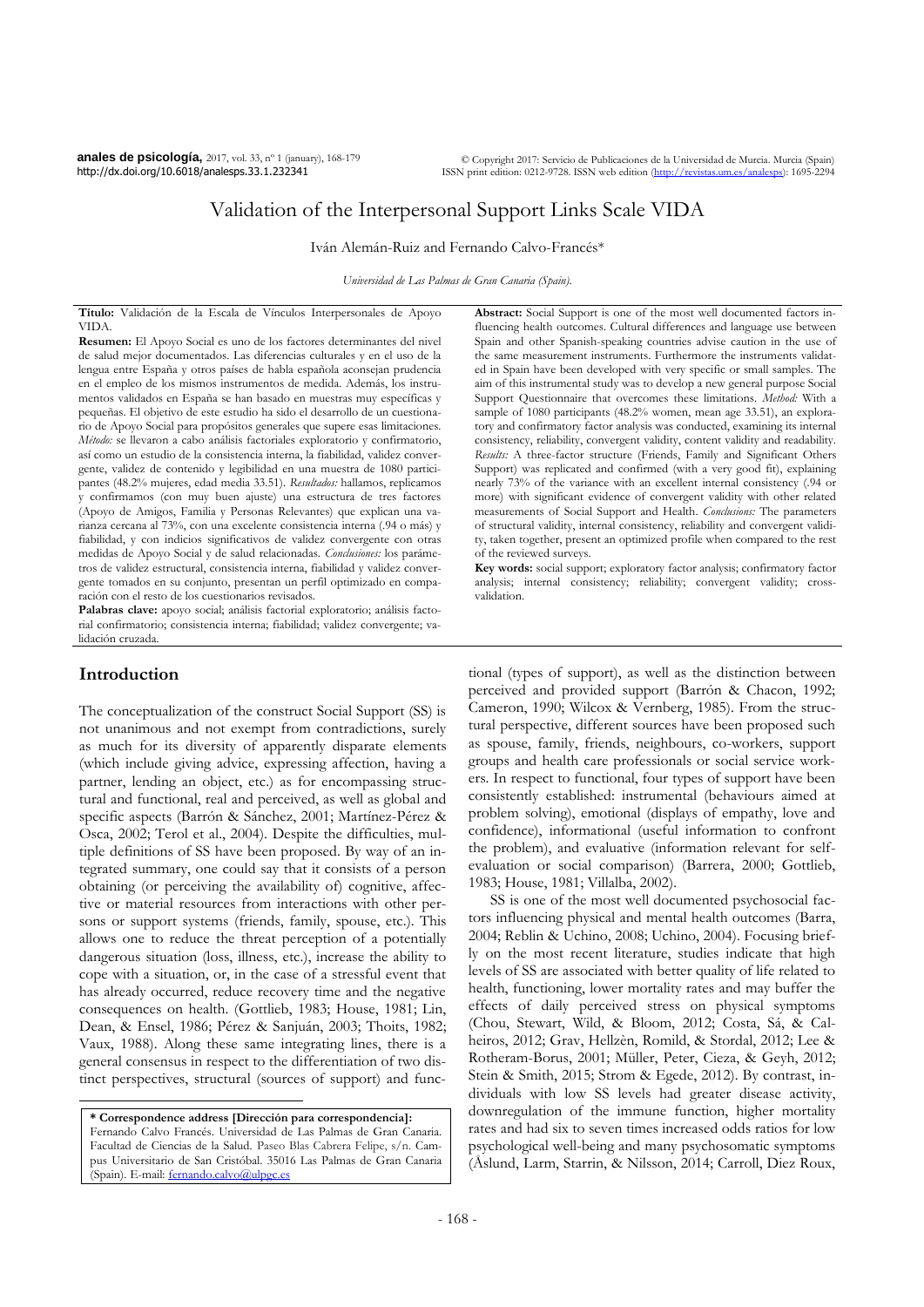Fitzpatrick, & Seeman, 2013; Copertaro et al., 2014; Holt-Lunstad, Smith, & Layton, 2010; Mazzoni & Cicognani, 2011; Rutledge et al., 2004).

A number of different theoretical models have been proposed to explain the link between SS and health. These models can be divided mostly into two basic modes of action: the *main effect model* and the *moderator effect model* (buffering hypothesis). In the main effect model, SS has a direct positive influence on health and well-being. The buffering hypothesis states that SS reduces stress, which means it decreases the detrimental effects of stress on health outcomes. A variation of the above, the matching hypothesis, proposes that stress buffering occurs only when there is a match between the needs elicited by the stressful event and the functions of SS that are perceived to be available. There is supporting evidence to a certain degree for both models, but it is also necessary to further clarify these mechanisms (Cohen, 1992, 2004; Uchino, Bowen, Carlisle, & Birmingham, 2012).

In Spain, there are a variety of instruments currently used to assess SS, but there is no gold standard. First, culture influences the measurement (Lopez & Cooper, 2011). Thus, instruments validated in Latin countries should not be used without adaptation in Spain (Acuña & Brunner, 1999; Arechabala & Miranda, 2002; Bernal, Maldonado-Molina, & Scharrón del Río, 2003; Domínguez, Salas, Contreras, & Procidiano, 2011; Domínguez et al., 2013; Londoño et al., 2012; Ortíz & Baeza, 2011; Palomar, Matus, & Victorio, 2013; Rodríguez & Enrique, 2007). Second, the instruments validated in Spain have been developed with very specific samples, such as patients (Bellón, Delgado, Luna del Castillo, & Lardelli, 1996a), college students (Landeta & Calvete, 2002; Trujillo, Martos, & González-Cabrera, 2012), the elderly (Ayala et al., 2012; Calvo & Díaz, 2004), cancer patients (Costa, Salamero, & Gil, 2007) athletes (Pedrosa, García-Cueto, Suárez-Alvaréz, & Pérez, 2012) or persons living with HIV (Piña, Corrales, & Rivera, 2007), but not with representative samples of a general population. Most of these studies have been comprised of very small samples. For example, 67 participants were studied in Piña et al. (2007); 139 in De la Revilla et al. (1991), 200 in Calvo and Alemán (2006), and 207 in Calvo and Díaz (2004). Finally, original factor structures are hardly ever replicated. The adaptation of the Multidimensional Scale of Perceived Social Support brings about two different solutions with two (Arechabala & Miranda, 2002) and three factors (Landeta & Calvete, 2002). Also, the adaptation of the Functional Social Support Questionnaire (Duke-UNC-11) has generated two different factor solutions, with one factor (Piña et al., 2007) and two factors; however, the content and the number of items of these two factors do not match (Ayala et al., 2012; Bellón et al., 1996b). Something similar occurred with the Medical Outcome Study Social Support Survey (MOS) adaptations: on the one hand, it did not replicate the original four factors; on the other, the three factor solution found was not completely equivalent among the different studies (Costa et al., 2007; Londoño et al., 2012; Rodríguez & Enrique, 2007).

So, in this scenario, the general aim of this instrumental study was to develop a new general purpose Social Support Questionnaire, called V.I.D.A. (Vínculos Interpersonales De Apoyo). Specifically, it was necessary to determine construct validity, internal consistency, reliability and normative data. This new instrument is intended to have a number of qualities, which would make it a useful addition to the SS questionnaires already in existence.

# **Method**

#### **Participants**

Participants were Spaniards volunteers. They received no compensation for their collaboration. Twenty protocols were rejected for being incorrectly filled. The overall sample in this study consisted of 1080 people: 51.8% men and 48.2% women. The mean age was  $M = 33.51$  years ( $SD = 12.02$ ). Ages ranged between 18 and 65 years. Fifty-six point three percent were at university level, completed or not completed, 31.4% with ESO/BUP or equivalent, 12.2% at primary studies level or below. Twenty-nine percent were medium to advanced level technicians, 28.5% students, 25% qualified or non-qualified workers, and 17.6% were divided into other smaller categories.

#### **Measures**

For convergent validity, the Spanish versions of the Multidimensional Scale of Perceived Social Support was employed **(**MSPSS; Landeta & Calvete, 2002), as well as the Self-administered Scale for the Assessment of Social Support from the California Mental Health Department (SASS; Conde & Franch, 1984), the Subjective Happiness Scale (SHS; Extremera, Fernández-Berrocal, González-Herrero, & Cabello, 2009; Extremera, Salguero, & Fernández-Berrocal, 2011), the Short Form Health Survey (SF-36; González de Rivera, De las Cuevas, Rodríguez, & Rodríguez, 1988) and the Symptom Checklist-90-Revised (SCL-90-R ; Alonso, Prieto, & Antó, 1995). They were chosen for their shortness and adequate psychometric characteristics.

The MSPSS assesses the perceived SS, across the 3 factors relating to the source of support (Family, Friends or Significant Others). The overall psychometric properties of the MSPSS are strong. Measurement equivalence has been demonstrated between the English and Spanish versions. Internal reliability coefficients for the Spanish version ranged from .89 to .92. Concurrent validity of the Spanish version has been established in relationship to the Social Support Seeking Questionnaire (Landeta & Calvete, 2002).

The SASS consists of 6 items with four response alternatives. This scale quantifies the existing support by the number of people available and frequency of contacts. In a validation study of the scale, an alpha coefficient of .99 (Conde & Franch, 1984) was obtained.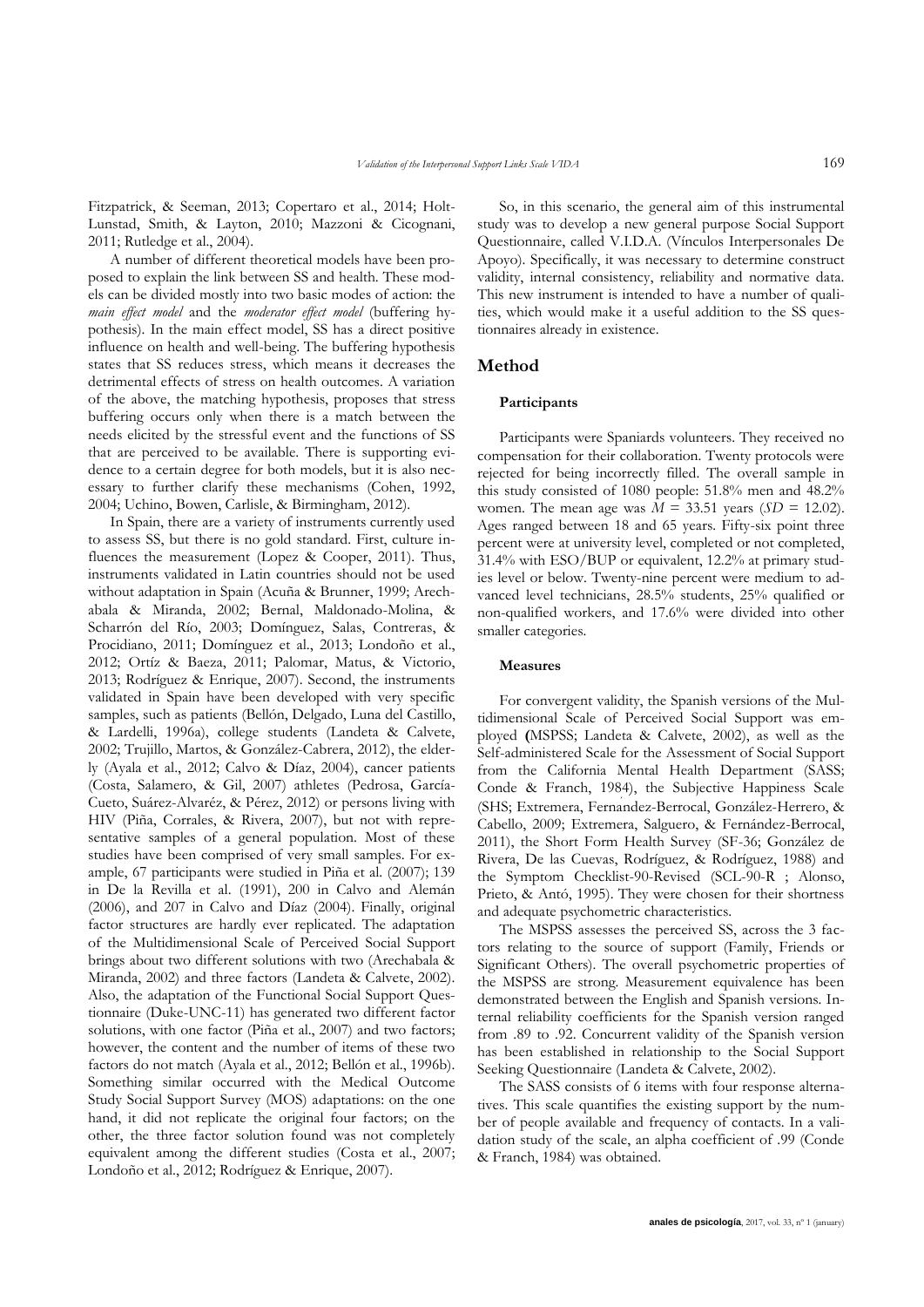The SHS is a reliable, unidimensional scale that measures global subjective happiness. Higher scores reflect higher levels of subjective happiness. The Spanish version has shown high internal consistency (.81), high test–retest (.72) and high convergent and discriminant validity (*r* = .64 with Satisfaction with Life Scale and  $r = -.51$  with Beck Depression Inventory) (Extremera et al., 2009).

The SF-36 is a measure of health status. It yields an 8 scale profile of functional health and well-being scores as well as physical and mental health summary measurements. The Spanish version has shown Cronbach's Alpha higher than .70 for all dimensions (range from .71 to .94) except for Social Functioning scale (alpha  $= .45$ ). Intraclass correlation coefficients ranged from .58 to .99 (Alonso et al., 1995).

The SCL-90-R is designed to evaluate a broad range of psychological problems and symptoms of psychopathology. It assesses nine primary symptom dimensions and provides three scores among global distress indices. The value of Cronbach's is a range from .81 to .90, and the instrument shows adequate concurrent and predictive validity (González de Rivera et al., 1988).

Sociodemographic data (date of birth, current age, gender, place of residence, education level and occupation) were collected using an *ad hoc* questionnaire.

In order to carry out a large sampling of indicators of the construct, the study was started with a large pool of items from different SS assessment tools. The selections met the following criteria: (a) They make reference to quantitative as well as qualitative aspects of the network; (b) they address the reference level as medium (support received in the immediate social environment) as well as micro (support from a more intimate and natural bonding); (c) they include real as well as available SS of any type (emotional, instrumental, informational or evaluative) or source (family, friends and others).

Using these premises, a pool of 244 items was collected, 190 extracted from a wide variety of questionnaires of SS (Bellón et al., 1996a, 1996b; Calvo & Alemán, 2006; Calvo & Díaz, 2004; Conde & Franch, 1984; Díaz, 1987; Landeta & Calvete, 2002; Lubben, 1988; Martínez-Pérez & Osca, 2002; Rodríguez & Enrique, 2007; Sarason, Levine, Basham, & Sarason, 1983), in addition to 54 created by us. The items were grouped by source (family, friends and significant others) and type (emotional, instrumental, informational and evaluative).

Six independent experts selected the previous items of VIDA (three psychologists, one psychiatrist and two philologists). They eliminated items with identical or similar content, corrected the style and grammar, and chose the items to retain for its apparent validity of content. The items that achieved the minimum agreement of four judges were kept. Thus, the pool of items was reduced to 154, with four response options (*strongly agree, agree, disagree,* and *strongly disagree*). The intermediate category *indifferent* was ignored, having found it irrelevant (Hernández, Espejo, González, & Gómez, 2001).

Because of the extent of the evaluation protocol, a previous analysis to reduce the number of items in the middle of the process of data collection was conducted, with a sample of 469 participants. Items with factor loadings < .60 were eliminated (principal axis factors and Equamax rotation). Thus, 88 items were kept for the validation process.

### **Procedure**

Participants were recruited through a snowball method. In the procedure for capturing the samples, a non-probability stratified sampling was used. Exclusion criteria were: Actual mental illness; or psychopharmacologic treatment. An initial distribution by gender of 50% in each age group was determined.

Volunteer students from the Faculty of Health Sciences were trained to apply the questionnaires. After obtaining informed consent, questionnaires were administered in individual sessions with no time limit. Participants were not informed about the former objectives of the study. In order to guarantee confidentiality, assessments were coded with numbers. The identifiers were destroyed after database was completed. Six hundred and twenty-one participants agreed to answer the VIDA questionnaire again (initial version, 88 items) after 30-45 days in order to proceed to the test-retest reliability.

To achieve cross validation, participants were randomly assigned to either the Random Sample 1 (RS1) or the Random Sample 2 (RS2) (see Table 1 for description). The random samples did not differ statistically with regard to age  $(t(1078) = -1.479, p = .140)$ , and representation of gender  $(\chi^2(1) = .337, p = .583)$ . Dividing participants by gender for structural validity was considered, Men (MS) and Women (WS) samples. They did not differ statistically with regard to age (*t*(1075) = −.732, *p* = .464).

| Samples         | n   | Men     | Women    | Age range | М     | SD    |
|-----------------|-----|---------|----------|-----------|-------|-------|
| RS <sub>1</sub> | 540 | 52.6%   | $47.4\%$ | 18-65     | 33    | 11.93 |
| RS <sub>2</sub> | 540 | $51\%$  | $49\%$   | 18-65     | 34.02 | 12.10 |
| MS              | 558 | $100\%$ |          | 18-65     | 33.29 | 11.96 |
| WS              | 519 |         | $100\%$  | 18-65     | 33.81 | 12.08 |
|                 |     |         |          |           |       |       |

*Note*:  $RS1 =$  random sample 1;  $RD2 =$  random sample 2;  $MS =$  men sample; WM = women sample.

To perform statistical analysis, SPSS 22, FACTOR 9.2 was utilized (Lorenzo-Seva & Ferrando, 2006) and AMOS 21.

### **Results**

#### **Exploratory Factor Analysis (EFA)**

Because of the type of scale, the recommendation is to work with a matrix of polychoric correlations, but these did not converge in any of the samples, so the Pearson correlation coefficient was used, by which they converged (Lo-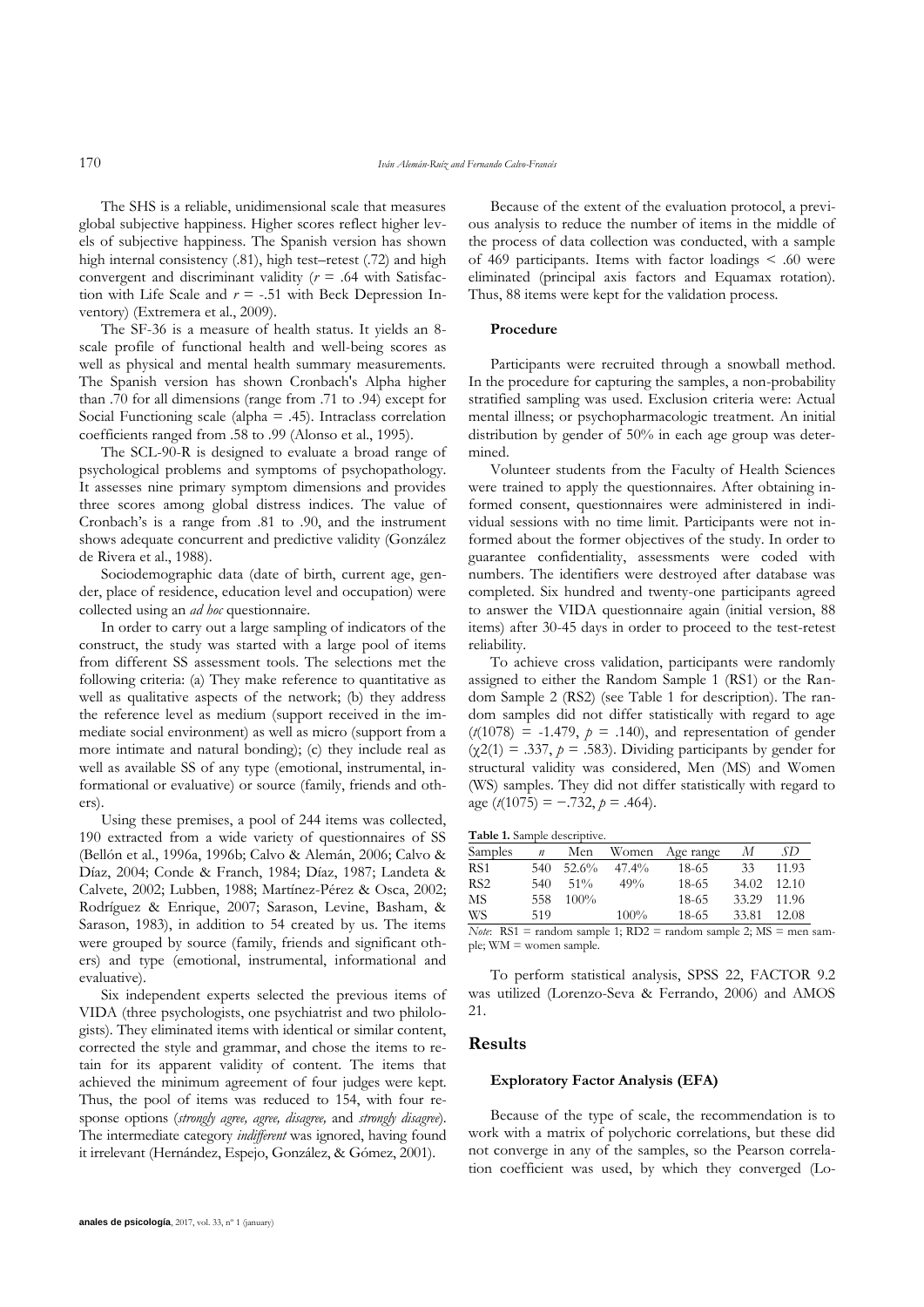renzo-Seva & Ferrando, 2006; Swygert, McLeod, & Thissen, 2001). However, in the study carried out by Freiberg, Stover, De la Iglesia and Fernández (2013), when comparing results obtained in real data by tetrachoric and polychoric correlation matrices against the Pearson coefficient, although there was a slight improvement in the estimates of the first, the superiority of one methodology over the other could not be proved completely.

The multivariate normality test of skewness on all samples confirmed that the data did not differ significantly from the normal distribution. On the other hand, Kurtosis did not distribute normally. However, almost all of the Kurtosis indices, item by item, were within a recommended margin of ±1.5 (George & Mallery, 2003), except for 12 items (R59, R60, R61, R62, R75, R83, R96, R97, R98, R99, R100 y

R106). The highest Kurtosis value was 3.358. According to *Guía editorial para la presentación de trabajos de validación de tests en Ciencias Sociales y de Salud*, "it seems acceptable that Kurtosis could reach a value of 7" (Anales de Psicología, 2013, p. 9). This can result in an underestimation of the variance, but with a large sample (more than 200 cases) this risk is reduced (Tabachnick & Fidell, 2001).

A Principal Axis Factoring with Equamax rotation was conducted. To estimate the number of non-trivial factors, the Parallel Analysis and the Scree Plot as stopping rules were utilized. As can be seen in Table 2, the parameters suggest that the data were factorable: KMO is above .60, Bartlett's Sphericity is significant ( $p < .05$ ) and the determinant is small and different from 0.



**Figure 1.** Scree Plot for Men, Women and RS1 samples.

| <b>Table 2.</b> Suitability of the data for factor analysis. |     |                                        |                           |  |  |  |  |  |
|--------------------------------------------------------------|-----|----------------------------------------|---------------------------|--|--|--|--|--|
| Samples                                                      | KMO | Bartlett's Sphericity test             | Determinant of the matrix |  |  |  |  |  |
| RS <sub>1</sub>                                              | 972 | 47336.716 ( $df = 3828$ ; $p = .000$ ) | 3.96 E-041                |  |  |  |  |  |
| МS                                                           | 973 | 48371.600 ( $df = 3828$ ; $p = .000$ ) | $1.33$ E <sub>-040</sub>  |  |  |  |  |  |
| WS                                                           | 975 | 47306.776 ( $df = 3828$ ; $p = .000$ ) | 7.67 E-043                |  |  |  |  |  |

*Note*: RS1 = random sample 1; MS = men sample; WM = women sample.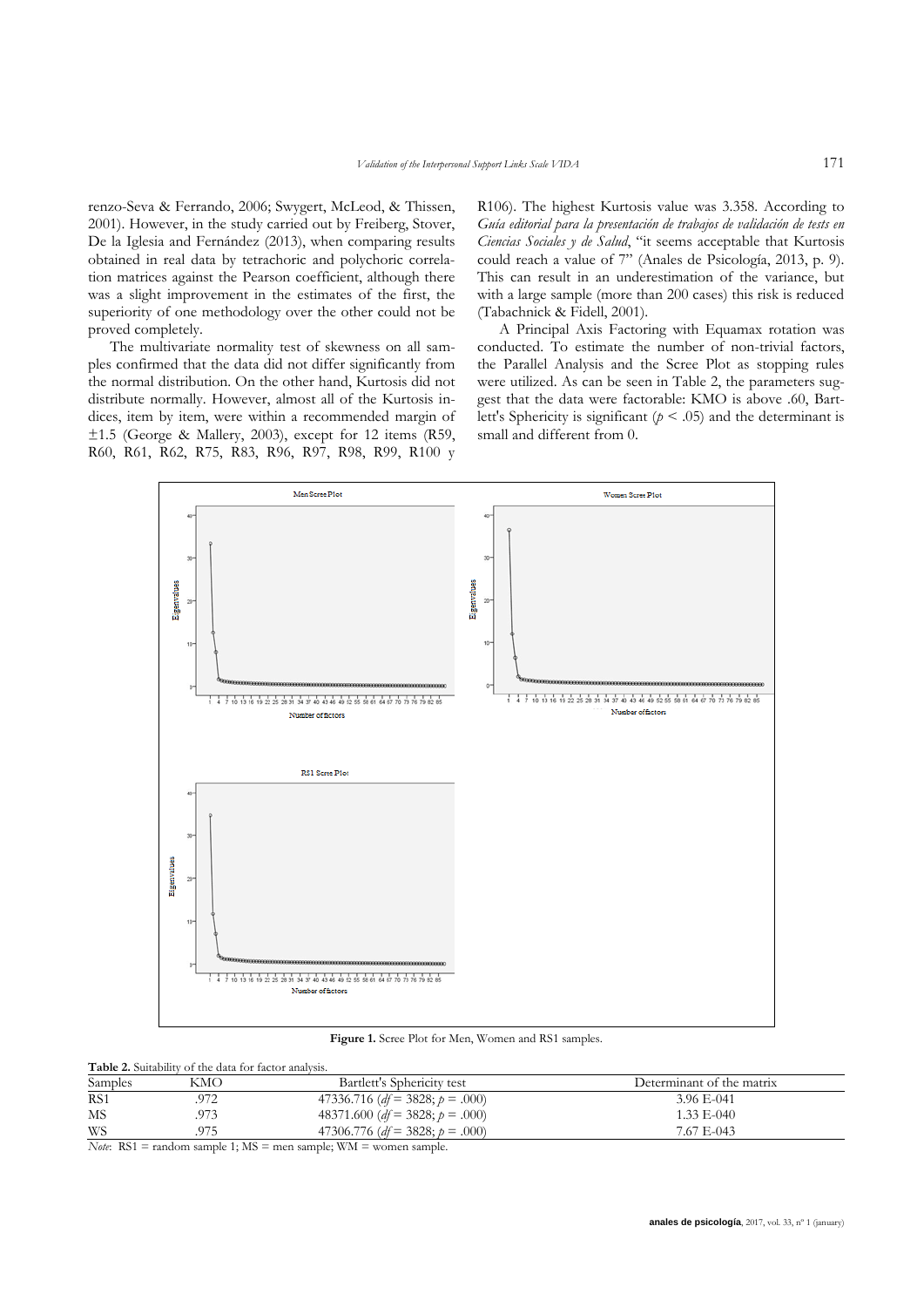In all subsamples, the parallel analysis and the Scree Plot identified three latent factors for retention (see Table 3 and Figure 1). This solution explains 62.26% of the variance in MS, 63.25% in WS, and 61.43% in RS1.

**Table 3.** Parallel analysis based on minimum rank factor analysis.

| Variable        |                       |                                 | Real data Mean of random 95 percentile of random |  |  |  |
|-----------------|-----------------------|---------------------------------|--------------------------------------------------|--|--|--|
|                 |                       | $%$ of variance $%$ of variance | % of variance                                    |  |  |  |
| Men sample (MS) |                       |                                 |                                                  |  |  |  |
| 1               | $39.4*$               | 2.5                             | 2.6                                              |  |  |  |
| 2               | $14.6*$               | 2.4                             | 2.5                                              |  |  |  |
| 3               | $9.7*$                | 2.3                             | 2.4                                              |  |  |  |
| 4               | 1.9                   | 2.3                             | 2.3                                              |  |  |  |
|                 | Women sample (WS)     |                                 |                                                  |  |  |  |
| 1               | $42.3*$               | 2.5                             | 2.6                                              |  |  |  |
| 2               | $13.7*$               | 2.4                             | 2.5                                              |  |  |  |
| 3               | $7.4*$                | 2.4                             | 2.4                                              |  |  |  |
| 4               | $2.2\,$               | 2.3                             | 2.4                                              |  |  |  |
|                 | Random Sample 1 (RS1) |                                 |                                                  |  |  |  |
| $\mathbf{1}$    | $40.0*$               | 2.5                             | 2.6                                              |  |  |  |
| 2               | $13.3*$               | 2.4                             | 2.5                                              |  |  |  |
| 3               | $8.2*$                | 2.3                             | 2.4                                              |  |  |  |
| 4               | 2.2                   | 2.3                             | 2.3                                              |  |  |  |

<sup>\*</sup> Factors to be retained. Due to space constraints, only essential data are shown.

In all samples, EFA clearly points to a three-factor structure based on the source of support exactly with the same items per factor. The three factors obtained were named: Friend Support, Family Support, and Significant Others Support. Any solution of more than three factors is unsustainable from a theoretical point of view. In addition, the factor loadings decrease drastically and the items load on multiple factors without any plausible interpretation.

To sharpen the measurement efficacy and increase the overall variance accounted for VIDA, items with loadings were eliminated < .60 in all samples. Items R51 and R52 did not exceed the cutoff in RS1 and MS samples, so they were eliminated, also because there was no interest in items that can discriminate by gender. Due to space constraints, only the results for the RS1 are shown (Table 4). The factor loadings of the items are very similar in all samples.

### **Confirmatory Factor Analysis (CFA)**

A CFA (Maximum Likelihood) with RS2 sample was conducted. The work was carried out. First, a standardized regression weight was used < .80 as a cutoff criterion to eliminate items, then the higher modification index for the covariance was taken into account  $(MIs > 100)$ . Implementing the cutoff, the following items were retained: F23, F26, F27, F29, F36, F37, F39, A13, A19, A22, A23, A25, A26, A27, A28, A29, A30, A36, A37, A39, A40, A44, R55, R59, R60, R61, R62, R63, R64, R65, R78 y R80. Based on modification indices, four paths of covariance were then added among error terms for items F36-F37, A36-A37, R59-R62 and R78-R80. The three-factor model of the VIDA is depicted in Figure 2. The final model fit was excellent. The CMIN /  $DF = 3.34$  index is below the recommended 5, RMR = .014 is close to zero, the CFI = .97 clearly exceeds the recommended threshold of .90, RMSEA = .047 value is below the limit .5 recommended. All indices indicate a very good fit. It is our belief that the three-factor structure of the VIDA questionnaire has been fully confirmed.

**Table 4.** Factor loadings for RS1 sample (principal axis factoring with equamax rotation).

| <b>items</b>    | F1   | items | F1   | items            | F <sub>2</sub> | items           | F3   |
|-----------------|------|-------|------|------------------|----------------|-----------------|------|
| A4              | .610 | A37   | .766 | <b>R51</b>       | .582           | F <sub>4</sub>  | .622 |
| A8              | .685 | A38   | .754 | R <sub>52</sub>  | .587           | F7              | .614 |
| A <sub>9</sub>  | .680 | A39   | .763 | R <sub>55</sub>  | .744           | F8              | .620 |
| A10             | .748 | A40   | .764 | R <sub>59</sub>  | .701           | F9              | .620 |
| A11             | .747 | A41   | .672 | R60              | .758           | F10             | .716 |
| A12             | .758 | A43   | .711 | R61              | .814           | F11             | .704 |
| A13             | .750 | A44   | .774 | R62              | .776           | F12             | .728 |
| A14             | .747 | A45   | .659 | R63              | .775           | F <sub>13</sub> | .736 |
| A15             | .682 | A46   | .683 | R64              | .726           | F <sub>16</sub> | .692 |
| A <sub>16</sub> | .653 |       |      | R65              | .766           | F <sub>17</sub> | .663 |
| A17             | .695 |       |      | R <sub>66</sub>  | .751           | F <sub>19</sub> | .784 |
| A18             | .684 |       |      | R75              | .808           | F <sub>22</sub> | .758 |
| A19             | .789 |       |      | R78              | .787           | F23             | .818 |
| A20             | .717 |       |      | <b>R80</b>       | .814           | F <sub>25</sub> | .715 |
| A21             | .704 |       |      | R82              | .774           | F <sub>26</sub> | .759 |
| A22             | .784 |       |      | R83              | .709           | F <sub>27</sub> | .773 |
| A23             | .802 |       |      | <b>R84</b>       | .647           | F <sub>28</sub> | .721 |
| A24             | .692 |       |      | R93              | .763           | F <sub>29</sub> | .786 |
| A25             | .740 |       |      | R <sub>96</sub>  | .776           | F36             | .768 |
| A26             | .788 |       |      | R97              | .696           | F37             | .735 |
| A27             | .772 |       |      | <b>R98</b>       | .619           | F38             | .736 |
| A28             | .723 |       |      | R99              | .787           | F39             | .809 |
| A29             | .818 |       |      | R <sub>100</sub> | .783           | F40             | .730 |
| A30             | .725 |       |      | R <sub>102</sub> | .643           | F41             | .686 |
| A31             | .666 |       |      | R <sub>106</sub> | .783           | F43             | .720 |
| A35             | .727 |       |      |                  |                | F44             | .746 |
| A36             | .787 |       |      |                  |                | F45             | .630 |

*Note*:  $A =$  Friends;  $R =$  Significant Others;  $F =$  Family. Only factor loadings above .50 are shown.

### **Cronbach's Alpha Coefficient for Internal Consistency and Reliability of VIDA**

The Family scale (7 items) has a Cronbach's alpha of .94, the Friend scale (15 items) has a Cronbach's alpha of .97, and the Significant Other scale (10 items) has a Cronbach's alpha of .96. In Table 5, the data are displayed item-by-item. As can be seen, all parameters are excellent; moreover, the removal of any item produces a decrement in total consistency. On the other hand, the Spearman-Brown split-half reliability was elevated, .93, .96, and .94, for Family, Friends and Significant Others respectively. Interscale correlations in testretest were very significant ( $p \le 0.01$ ): For Significant Others .52; for Friends .64; and for Family .65. The lowest (Significant Others) corresponded to a very large effect size, and the rest, a huge effect.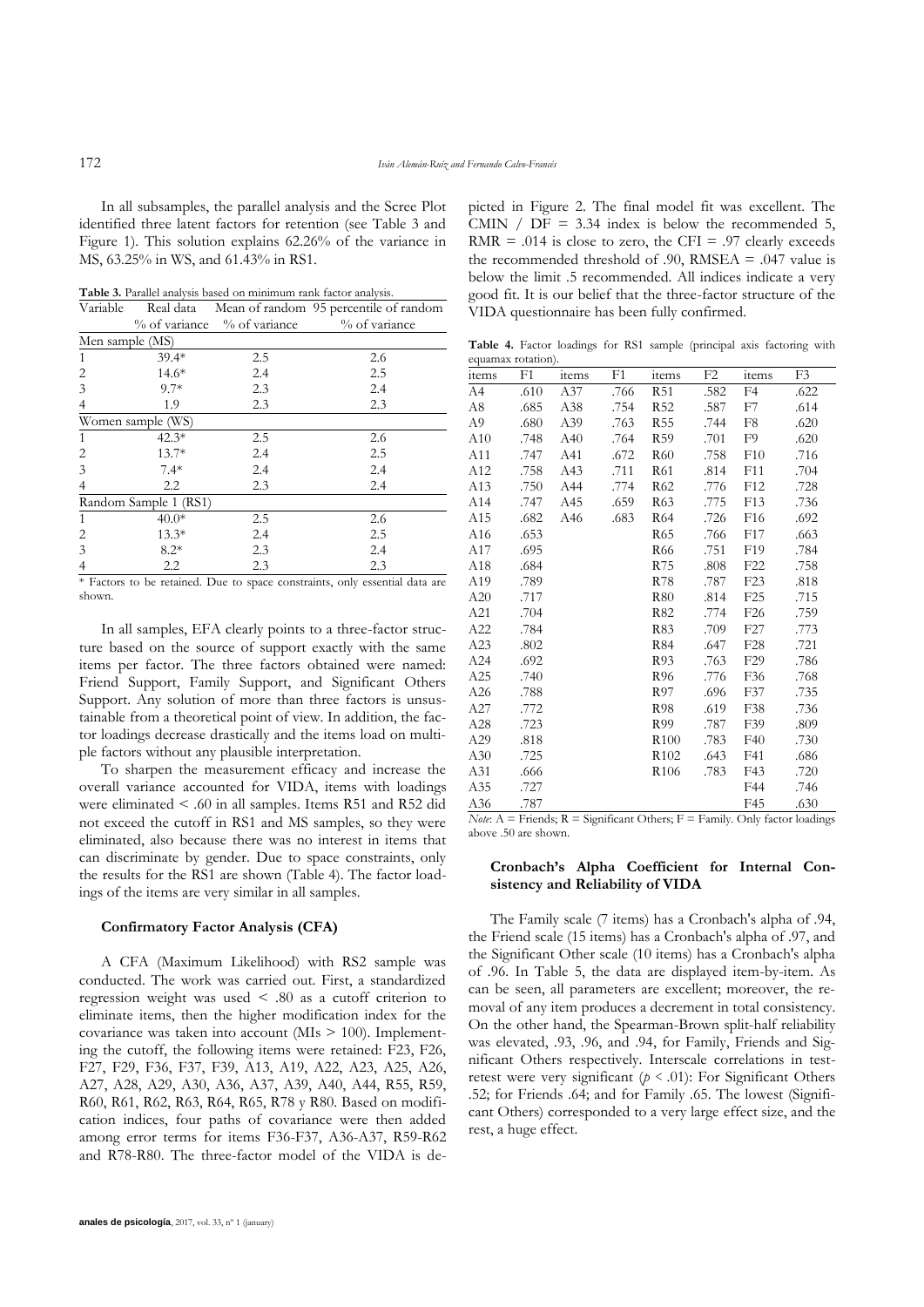

**Figure 2.** Final Confirmatory Factor Analysis model of the VIDA.

| Friends Support |                      |               |                 | Family Support       |               |                  | Significant Others Support |               |  |
|-----------------|----------------------|---------------|-----------------|----------------------|---------------|------------------|----------------------------|---------------|--|
|                 | Corrected item total | Alpha if item | Items           | Corrected item total | Alpha if item | Items            | Corrected item             | Alpha if item |  |
| Items           | correlation          | deleted       |                 | correlation          | deleted       |                  | total correlation          | deleted       |  |
| A13             | .788                 | .969          | F23             | .807                 | .930          | R <sub>55</sub>  | .789                       | .958          |  |
| A19             | .805                 | .969          | F <sub>26</sub> | .784                 | .932          | R <sub>59</sub>  | .813                       | .957          |  |
| A22             | .790                 | .969          | F27             | .775                 | .933          | <b>R60</b>       | .802                       | .957          |  |
| A23             | .850                 | .968          | F <sub>29</sub> | .802                 | .930          | R61              | .878                       | .954          |  |
| A25             | .816                 | .968          | F36             | .819                 | .929          | R <sub>62</sub>  | .879                       | .954          |  |
| A26             | .839                 | .968          | F37             | .813                 | .929          | R <sub>6</sub> 3 | .845                       | .955          |  |
| A27             | .801                 | .969          | F39             | .812                 | .929          | R64              | .815                       | .957          |  |
| A28             | .795                 | .969          |                 |                      |               | R <sub>65</sub>  | .803                       | .957          |  |
| A29             | .843                 | .968          |                 |                      |               | <b>R78</b>       | .809                       | .957          |  |
| A30             | .796                 | .969          |                 |                      |               | <b>R80</b>       | .810                       | .957          |  |
| A36             | .838                 | .968          |                 |                      |               |                  |                            |               |  |
| A37             | .834                 | .968          |                 |                      |               |                  |                            |               |  |
| A39             | .809                 | .969          |                 |                      |               |                  |                            |               |  |
| A40             | .825                 | .968          |                 |                      |               |                  |                            |               |  |
| A44             | .826                 | .968          |                 |                      |               |                  |                            |               |  |

### **Table 5.** Internal consistency (Cronbach's Alpha).

# **Principal components analysis**

Having verified the latent structure of VIDA, a principal component analysis (KMO = .97; Bartlett's test of Sphericity (496) = 33400.972,  $p < .000$ ; Determinant of the matrix = 2.579, E-014) was performed on the entire sample ( $n = 1080$ ) to check the total variance explained with items kept after the CFA (Table 6). The Parallel Analysis, the Scree Plot and

the Kaiser´s rule, confirmed the three-factor solution that explained nearly 73% (72.65) of the variance. The lowest factor loading corresponds to the item with R65, with .769. Eighteen of the thirty-two items load > .80.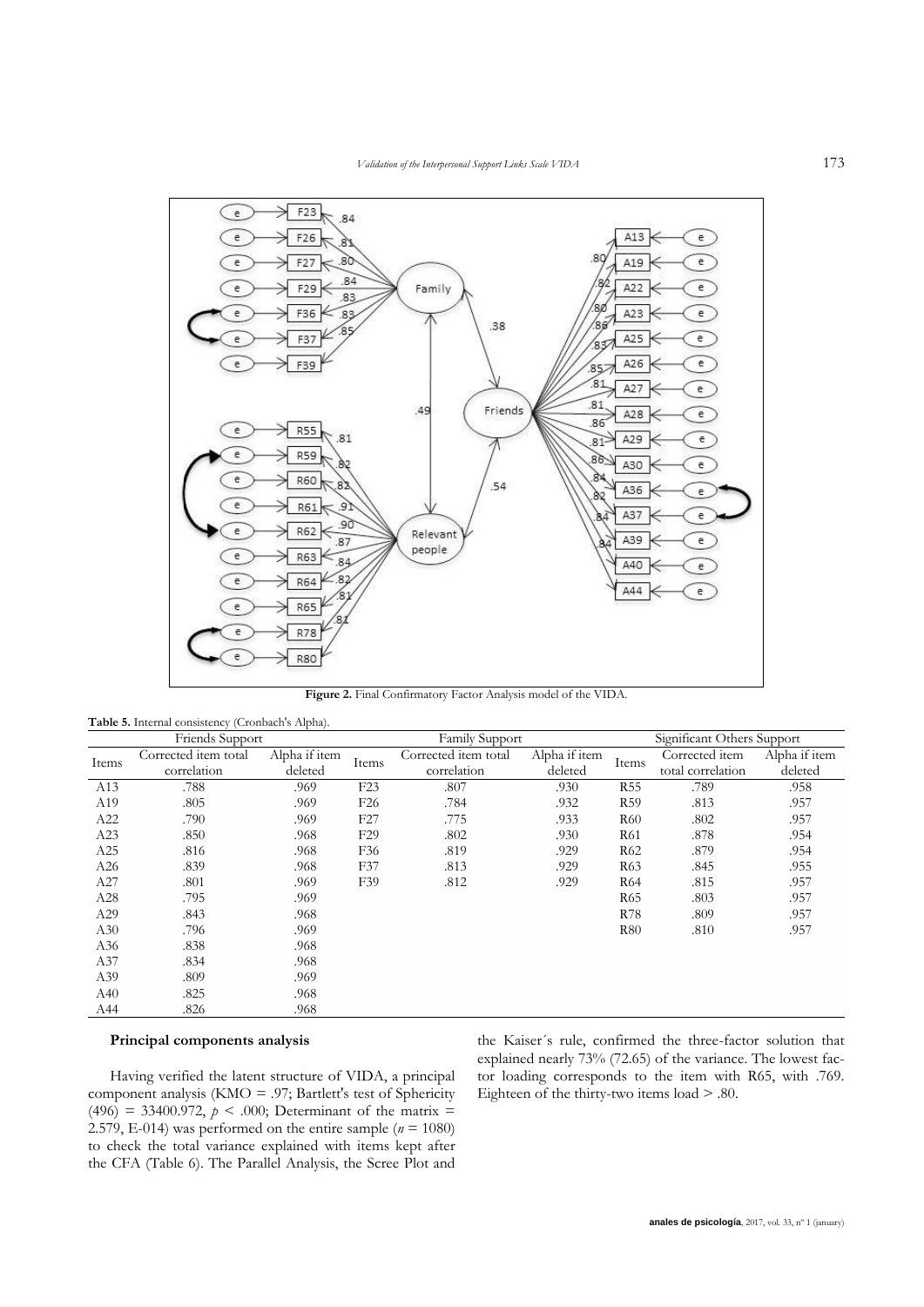#### **Convergent Validity**

except Significant Others-Significant Others, correspond to an enormous effect size.

Next, the correlations of the VIDA survey with other measurements of SS such as, SASS, and the MSPSS will be shown. As it appears in Table 7, all of the correlations are highly significant  $(p \le 0.01)$ . It also shows major agreement among scales of apparent equal content, i.e. among Family-Family, Friends-Friends and Significant Others-Significant Others. Friends-Friends it was over .70, and all the others,

There were also slight correlations with SASS, which could be relevant if the intention of this survey is to be more of an objective measure of support, and VIDA as well as MSPSS measures of perceived support, SASS being the highest with VIDA-family, probably because SASS approaches the content with 3 of 6 items.

**Table 6.** Principal factor analysis. Items contained in the scales of VIDA.

| Friends                                                                                                                                                                                                                                                                                                                                         | Family                                                                                                      | Significant Others                                                                                                                                                                                                                                                                       |
|-------------------------------------------------------------------------------------------------------------------------------------------------------------------------------------------------------------------------------------------------------------------------------------------------------------------------------------------------|-------------------------------------------------------------------------------------------------------------|------------------------------------------------------------------------------------------------------------------------------------------------------------------------------------------------------------------------------------------------------------------------------------------|
| A13. I feel I get good advice from my friends                                                                                                                                                                                                                                                                                                   | F23. I get the emotional support I need                                                                     | R55. There is a special person with                                                                                                                                                                                                                                                      |
| about how to figure out any of my problems                                                                                                                                                                                                                                                                                                      | from my family (.829)                                                                                       | whom I can share my joys and sorrows                                                                                                                                                                                                                                                     |
| (.789)                                                                                                                                                                                                                                                                                                                                          |                                                                                                             | (.795)                                                                                                                                                                                                                                                                                   |
| A19. When I have a problem, I get enriching in-                                                                                                                                                                                                                                                                                                 | F26. When I have a problem, I am satis-                                                                     | R59. I feel I have someone who loves                                                                                                                                                                                                                                                     |
| sight from my friends (.814)                                                                                                                                                                                                                                                                                                                    | fied with the help I get from my family<br>(.805)                                                           | me (.788)                                                                                                                                                                                                                                                                                |
| A22. I can talk about my most private thoughts<br>with my friends (.795)                                                                                                                                                                                                                                                                        | F27. If I have problems, I feel good<br>about asking for advice to my family<br>(.807)                      | R60. There is someone who really is a<br>source of comfort for me (.806)                                                                                                                                                                                                                 |
| A23. I get the emotional support I need from my<br>friends (.844)                                                                                                                                                                                                                                                                               | F29. When I need encouragement to con-<br>tinue, I can count on family (.810)                               | R61. I have someone I can talk to<br>about my problems and fears (.860)                                                                                                                                                                                                                  |
| A25. When someone is upset with me, my friends<br>understand me (.805)                                                                                                                                                                                                                                                                          | F36. I receive useful tips from my family<br>when some major event happens in my<br>life $(.839)$           | R62. I have someone I can count on<br>when I need to talk about something<br>very intimate (.861)                                                                                                                                                                                        |
| A26. When I have a problem, I am satisfied with<br>the help I get from my friends (.827)                                                                                                                                                                                                                                                        | F37. If I need it, I get information and<br>help from my family to clarify myself be-                       | R63. I have someone to whom I can<br>vent or unload my feelings (.827)                                                                                                                                                                                                                   |
| A27. If I have problems, I feel good about asking<br>for advice to my friends (.790)<br>A28. If I need it, I always find a friend who has<br>time for me $(.780)$<br>A29. When I need continued encouragement, I<br>can count on my friends (.834)<br>A30. I feel loved by my friends (.787)<br>A36. I receive useful tips from my friends when | fore a particular problem (.832)<br>F39. When I seek support, it is easy to get<br>it from my family (.827) | R64. I have someone to advise me on<br>how to solve my problems (.773)<br>R65. I have people who care about<br>what happens to me (.769)<br>R78. If I need it, there's always some-<br>one around to give me a hug (.782)<br>R80. I have someone who encourages<br>me to continue (.792) |
| some major event happens in my life (.834)<br>A37. If I need it, I get information and help from<br>my friends to clarify myself before a particular<br>problem $(.816)$                                                                                                                                                                        |                                                                                                             |                                                                                                                                                                                                                                                                                          |
| A39. When I seek support, it is easy to get it from                                                                                                                                                                                                                                                                                             |                                                                                                             |                                                                                                                                                                                                                                                                                          |
| my friends (.796)                                                                                                                                                                                                                                                                                                                               |                                                                                                             |                                                                                                                                                                                                                                                                                          |
| A40. I receive enough love and affection from my                                                                                                                                                                                                                                                                                                |                                                                                                             |                                                                                                                                                                                                                                                                                          |
| friends $(.803)$                                                                                                                                                                                                                                                                                                                                |                                                                                                             |                                                                                                                                                                                                                                                                                          |
| A44. When I am under pressure or stress, I can<br>count on relaxing with my friends (.802)                                                                                                                                                                                                                                                      |                                                                                                             |                                                                                                                                                                                                                                                                                          |

*Note:* The study was done with the original Spanish items. This is a just a simple, not validated, translation. Numbers in brackets show the factor loadings (Principal Components).

In order to go deeper into the determination of the validity of VIDA, a correlational analysis was carried out with other variables related to SS. Correlations between VIDA and SF36, General Happiness Scale, and the SCL90 questionnaire were obtained. Due to limited space, only partial data of the above is provided in Table 8. Most are very significant (< .01) or significant (< .05). Very few were not significant.

It stands out that such as it is described in the literature in respect, all of the correlations that measure variables of health, happiness and quality of life correlate positively with VIDA and all the correlations that measure symptoms of illness correlate inversely with VIDA (Ayala et al., 2012; Calvo & Díaz, 2004; Domínguez et al., 2011; Martínez-Pérez & Osca, 2002; Wongpakaran, Wongpakaran, & Ruktrakul, 2011). It has also been observed moreover, that they are of a smaller magnitude than those that present VIDA with other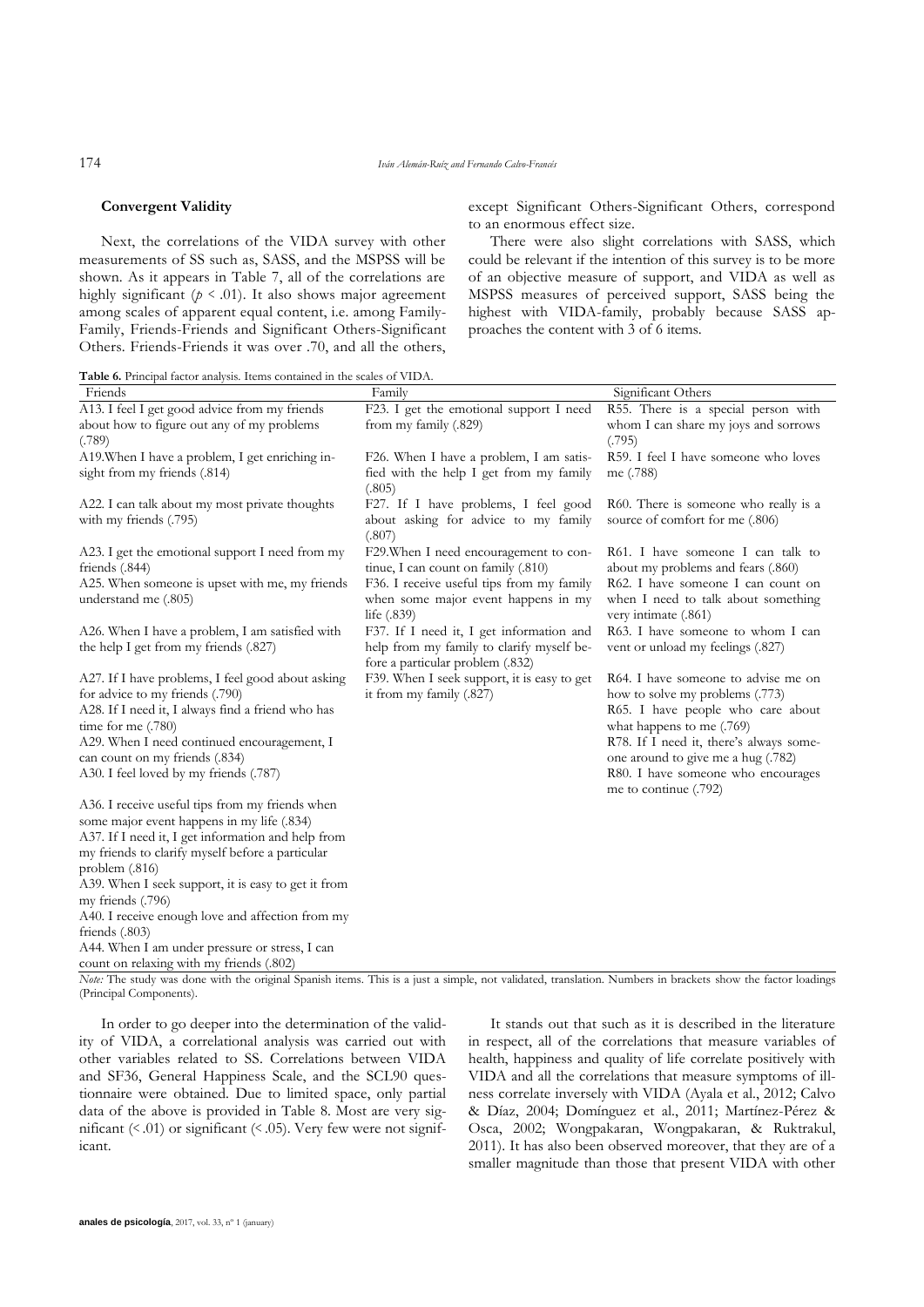measurements of SS, which correctly expresses the difference in magnitude among equal measurements (effect sizes from medium to very large) and measurements of related

constructs (effect sizes from small to medium). These results reinforce the indices of convergent validity of the presented instrument.

# **Table 7.** VIDA Correlations with SASS and MPSS.

|                       |                     | <b>VIDA</b> | <b>VIDA</b> | <b>VIDA</b>        |
|-----------------------|---------------------|-------------|-------------|--------------------|
|                       |                     | Family      | Friends     | Significant Others |
|                       | Pearson coefficient | $.70**$     | $.25**$     | $.36**$            |
| MSPSS Family          | Sig. (bilateral)    | .000        | .000        | .000               |
|                       | d                   | 1.95        | .51         | .77                |
|                       |                     | (huge)      | (medium)    | (large)            |
|                       | Pearson coefficient | $.26**$     | $.74***$    | $.41**$            |
| <b>MSPSS Friends</b>  | Sig. (bilateral)    | .000        | .000        | .000               |
|                       |                     | .54         | 2.23        | .89                |
|                       | d                   | (medium)    | (huge)      | (large)            |
|                       | Pearson coefficient | $.35***$    | $.23**$     | $.55***$           |
| MSPSS Significant Ot- | Sig. (bilateral)    | .000        | .000        | .000               |
| hers                  |                     | .76         | .47         | 1.31               |
|                       | d                   | (large)     | (medium)    | (very large)       |
|                       | Pearson coefficient | $.27**$     | $.10**$     | $.24***$           |
| <b>SASS</b>           | Sig. (bilateral)    | .000        | .002        | .000               |
|                       |                     | .56         | .19         | .50                |
|                       | d                   | (medium)    | (small)     | (medium)           |

\*\*. The correlation is significant at level .01 (bilateral)

**Table 8.** VIDA correlations with general indices of SCL-90-R, SHS scale and SFG-36.

| <b>SHS</b>                      |                     | <b>VIDA</b> | <b>VIDA</b> | <b>VIDA</b>        |
|---------------------------------|---------------------|-------------|-------------|--------------------|
|                                 |                     | Family      | Friends     | Significant Others |
|                                 | Pearson coefficient | $.28**$     | $.21**$     | $.32**$            |
|                                 | Sig. (bilateral)    | .000        | .000        | .000               |
|                                 | d                   | .59         | .42         | .68                |
|                                 |                     | (medium)    | (medium)    | (medium)           |
| $SCL-90-R$                      |                     |             |             |                    |
|                                 | Pearson coefficient | $-.16**$    | $-.10*$     | $-.14**$           |
| Global Severity Index           | Sig.                | .000        | .014        | .001               |
|                                 | d                   | .32         | .20         | .28                |
|                                 |                     | (small)     | (small)     | (small)            |
|                                 | Pearson coefficient | $-.19**$    | $-.08$      | $-.17**$           |
| Positive Symptom Total          | Sig. (bilateral)    | .000        | .040        | .000               |
|                                 | d                   | .39         |             | .34                |
|                                 |                     | (small)     |             | (small)            |
|                                 | Pearson coefficient | $-.04$      | $-10*$      | $-.002$            |
| Positive Symptom Distress Index | Sig. (bilateral)    | .381        | .025        | .961               |
|                                 | d                   |             | .18         |                    |
|                                 |                     |             | (small)     |                    |
| $SF-36$                         |                     |             |             |                    |
|                                 | Pearson coefficient | $.16**$     | $.11**$     | $.13***$           |
| Mental Health                   | Sig.                | .000        | .005        | .001               |
|                                 | $\overline{d}$      | .32         | .23         | .27                |
|                                 |                     | (small)     | (small)     | (small)            |
|                                 | Pearson coefficient | $.10*$      | .06         | $.10*$             |
| $SF-36$                         | Sig. (bilateral)    | .014        | .126        | .010               |
| <b>Emotional Role</b>           | d                   | .20         |             | .21                |
|                                 |                     | (small)     |             | (small)            |
|                                 | Pearson coefficient | $.09*$      | .07         | $.08*$             |
| $SF-36$                         | Sig. (bilateral)    | .033        | .075        | .040               |
| Social Functioning              | d                   | .17         |             | .17                |
|                                 |                     | (small)     |             | (small)            |

*Note*: only some of the scales are shown due space constraints.

\*\*. The correlation is significant at level .01 (bilateral).

\*. The correlation is significant at level .05 (bilateral).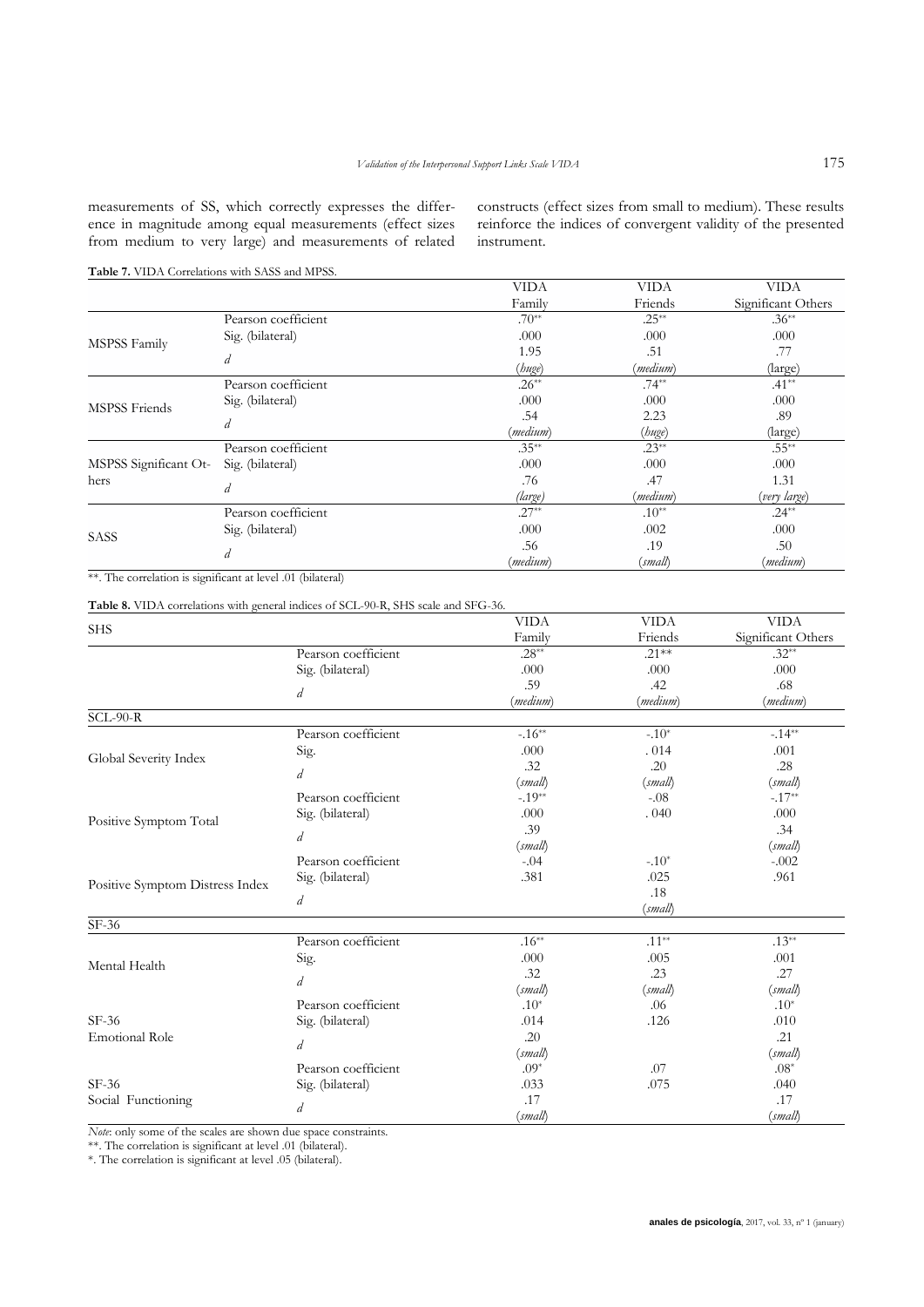**Table 9.** Normative data.

#### **Content Validity**

The three scales of VIDA were reviewed by a panel of 6 experts (clinical psychologists with 10 or more years of clinical experience) who evaluated the relevance of each item and classifying it as essential, useful but not essential, and not essential. Afterwards the index of content validity was determined (ICV) for the VIDA according to the Tristan-Lopez variant (2008) of the Lawshe model (1975), which considers acceptable (essential or useful) those items whose CVR (Content Validity Ratio) is equal to or greater than .58. All of the items were considered acceptable (essential or useful), obtaining an ICV of .96 for Friends, 1 for Family and .96 for Significant Others.

#### **Readability Analysis**

The three scales of VIDA underwent a readability analysis to evaluate the difficulty of the reading and the comprehensibility of the texts. The Flesch-Szigriszt index score was 60.54 (normal difficulty) for Friends, 57.60 for Family (normal difficulty) and 73.95 (quite easy) for Significant Others. The cut off that marks the limit between what is and what is not accessible to the average citizen is 55. The VIDA is therefore accessible to a population with average reading skills.

#### **Normative data**

The following Tables (9 and 10) show the descriptive statistics for the entire questionnaire, and separately for males and females as well as the respective scales for the three samples. In no case were there top or bottom effects.

### **Discussion and conclusions**

Considerable evidence was gathered supporting the construct and the internal consistency of VIDA by: (a) replicating the three-factor structure in all the samples in EFA and items demonstrating robust (i.e., factor loadings equal to or above .60) and clean (i.e., did not cross-load at the .315 level or higher) factor loadings; (b) verifying a very good fit of the three-factor model in CFA, (c) obtaining excellent outcomes of internal consistency (.94 or more), and; (d) the wellestablished three-factor solution explaining nearly 73% of the total variance. The final 32 items of the VIDA questionnaire are obtained from a strict filter of a previous wide pool, which without a doubt contributed to its good psychometric characteristics

|              |    | Total |    |    | Men |    |    | Women |    |
|--------------|----|-------|----|----|-----|----|----|-------|----|
| Percentile   | F  | А     | R  | F  | А   | R  | F  | А     | R  |
| $\mathbf{1}$ | 10 | 17    | 16 | 10 | 15  | 17 | 8  | 18    | 15 |
| 5            | 15 | 30    | 25 | 15 | 30  | 25 | 15 | 30    | 25 |
| 10           | 18 | 35    | 28 | 17 | 34  | 28 | 18 | 35    | 29 |
| 15           | 19 | 38    | 30 | 19 | 38  | 30 | 20 | 38    | 30 |
| 20           | 20 | 40    | 30 | 20 | 40  | 30 | 21 | 40    | 30 |
| 25           | 21 | 43    | 30 | 21 | 42  | 30 | 21 | 43    | 30 |
| 30           | 21 | 44    | 31 | 21 | 43  | 30 | 21 | 44    | 31 |
| 35           | 21 | 45    | 32 | 21 | 44  | 32 | 22 | 45    | 33 |
| 40           | 22 | 45    | 34 | 21 | 45  | 33 | 23 | 45    | 36 |
| 45           | 23 | 45    | 36 | 22 | 45  | 35 | 24 | 46    | 37 |
| 50           | 23 | 46    | 37 | 22 | 45  | 36 | 25 | 47    | 38 |
| 55           | 25 | 47    | 38 | 23 | 46  | 37 | 25 | 48    | 39 |
| 60           | 25 | 49    | 39 | 24 | 48  | 38 | 26 | 50    | 39 |
| 65           | 26 | 51    | 39 | 25 | 49  | 39 | 27 | 52    | 40 |
| 70           | 27 | 53    | 40 | 26 | 52  | 39 | 27 | 54    | 40 |
| 75           | 27 | 55    | 40 | 27 | 55  | 40 | 28 | 56    | 40 |
| 80           | 28 | 57    | 40 | 28 | 56  | 40 | 28 | 58    | 40 |
| 85           | 28 | 58    | 40 | 28 | 58  | 40 | 28 | 59    | 40 |
| 90           | 28 | 60    | 40 | 28 | 60  | 40 | 28 | 60    | 40 |
| 95           | 28 | 60    | 40 | 28 | 60  | 40 | 28 | 60    | 40 |
| 99           | 28 | 60    | 40 | 28 | 60  | 40 | 28 | 60    | 40 |

Note: F= Family; A=Friends; R=Significant Others

|  | Table 10. Descriptive statistics of VIDA. |  |  |
|--|-------------------------------------------|--|--|
|--|-------------------------------------------|--|--|

| VIDA               | $\boldsymbol{n}$ |    | Min. Max. | М     | SD   | Skewness Kurtosis |       |
|--------------------|------------------|----|-----------|-------|------|-------------------|-------|
| Total              |                  |    |           |       |      |                   |       |
| Family             | 1080             | 7  | 28        | 23.22 | 4.33 | -.848             | .603  |
| Friends            | 1080             | 15 | 60        | 46.97 | 9.52 | $-.688$           | .605  |
| Significant Others | 1080             | 10 | 40        | 34.95 | 5.61 | $-1.177$          | 1.559 |
| Men                |                  |    |           |       |      |                   |       |
| Family             | 558              |    | 28        | 22.83 | 4.33 | -.646             | .276  |
| Friends            | 558              | 15 | 60        | 46.47 | 9.45 | $-.696$           | .850  |
| Significant Others | 558              | 10 | 40        | 34.62 | 5.56 | $-1.027$          | 1.031 |
| Women              |                  |    |           |       |      |                   |       |
| Family             | 519              |    | 28        | 23.63 | 4.31 | $-1.084$          | 1.156 |
| Friends            | 519              | 15 | 60        | 47.48 | 9.58 | $-.694$           | .391  |
| Significant Others | 519              | 10 | 40        | 35.27 | 5.66 | $-1.345$          | 2.210 |

The first factor, labelled Friends Support, consists of 15 items, and represents emotional and informational supportive resources, such as obtaining understanding, feeling loved, having companionship or getting advice. The second factor, labelled Family Support, consists of seven items especially centered on how the family provides support when problems arise. Finally, the third factor, called Significant Others, consists of ten items and focuses more on the ability to express and share problems, fears and intimate issues. However, tangible or instrumental support (e.g., financial assistance) has been left out of the VIDA questionnaire. Almost all items related to such support were eliminated in the early stages of analysis due to low factor loading. The same occurred with the items intended to objectify and quantify support mentioning amount or frequency. VIDA can therefore be considered as just a measurement of perceived social support. A hypothesis was made that an assessment contextualized in a stressful situa-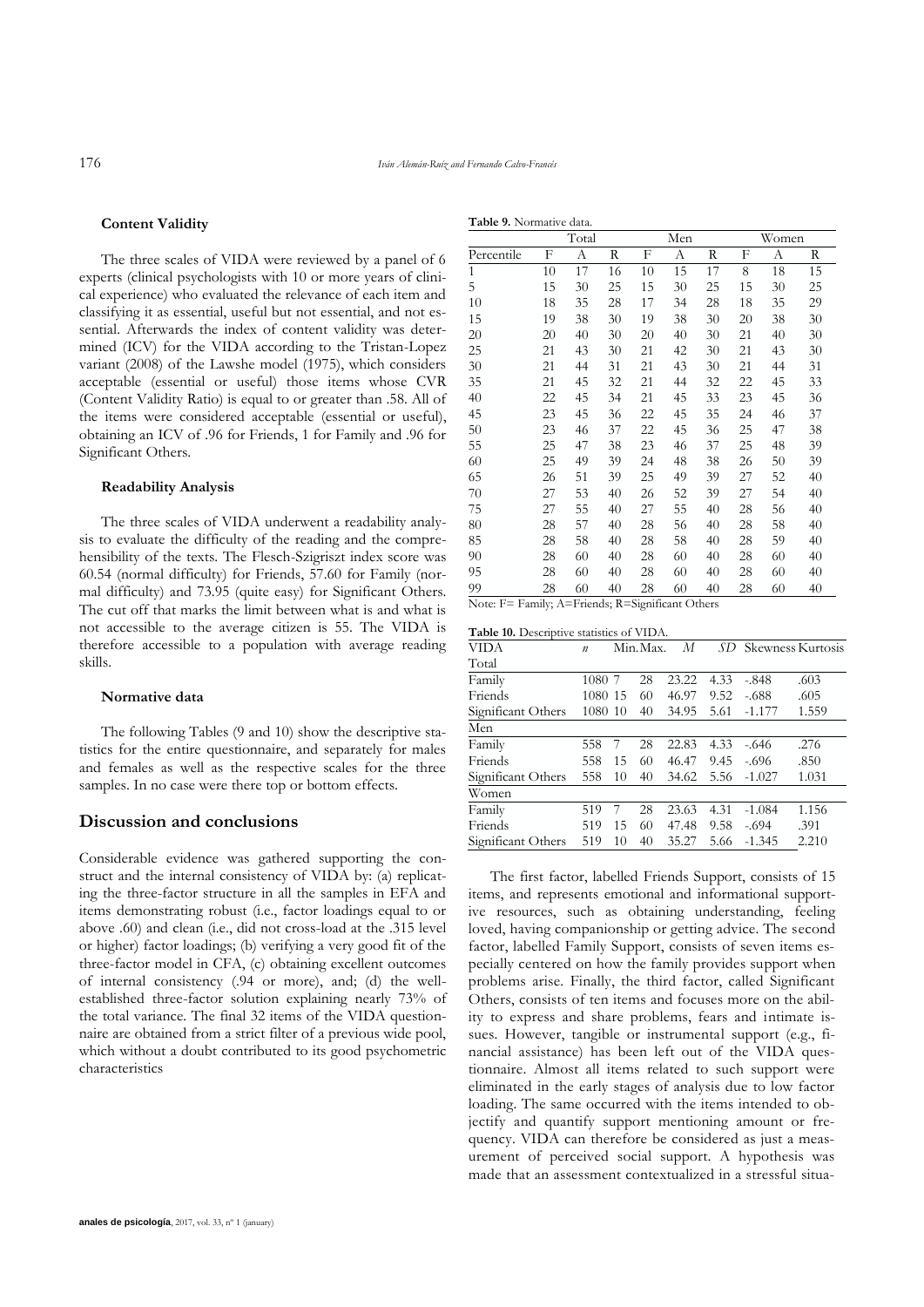tion may give rise to different results. It is therefore necessary to investigate the behaviour of these items under actual stress, when the need for support is present and is not just a projection.

VIDA, as far as can be seen, is the first validated original measure of SS in a large Spanish sample. Only the work of Ayala et al. (2012) had such a high number of participants (1106), but they were 60 years old or older. But despite our sample size, it must be considered that their extraction was not random. It should also be considered that the population of Undergraduate Students (university studies of three years or more) is over-represented in our sample, with 56.3%, while, according to the most recent census available, Spain has only a 15% population of individuals with 3 years or more of university studies (INE, 2013). Future research should improve this.

Internal consistency and Split-half reliability data were very good, and although the values of the test-retest were lower, It should be taken into account that the interval used was long (30-45 days), and that perceived support as a functional measure is expected to have a lower temporal stability.

The convergence with other measurements of social support and other related constructs in line with the consulted literature (Ayala et al., 2012; Calvo & Díaz, 2004; Domínguez et al., 2011; Martínez-Pérez & Osca, 2002; Uchino, 2004; Uchino et al., 2012; Wongpakaran et al., 2011), is evident, in addition to their differential behaviour (higher correlations among measurements of equal construct, lower among related constructs) which provide important indices of convergent validity.

Comparing VIDA with other adapted questionnaires, again only the work of Ayala et al., (2012) obtained a percentage of explained variance as high as ours (73.8%), and

### **References**

- Acuña, L., & Brunner, C. (1999). Estructura factorial del cuestionario de apoyo social de Sarason, Levine, Basham y Sarason, en México. *Revista Mexicana de Psicología, 16*(2), 267-279.
- Alonso, J., Prieto, L., & Antó, M. (1995). La versión española del SF-36 Health Survey (Cuestionario de Salud SF-36): un instrumento para la medida de los resultados clínicos. *Medicina Cli*́*nica*, *104*, 771-776.
- Anales de Psicología (2013). *Guía editorial para la presentación de trabajos de validación de tests en Ciencias Sociales y de Salud*. Retrieved from http://www.um.es/analesps/informes/GuiaValidacionTestsAnalesps2 013.pdf
- Arechabala, M. C., & Miranda, C. (2002). Validation of a scale of perceived social support in a group of elders under control in a hypertension program in the metropolitan region. *Ciencia y Enfermería, 8*(1), 49-55.
- Åslund, C., Larm, P., Starrin, B., & Nilsson, K. W. (2014). The buffering effect of tangible social support on financial stress: influence on psychological well-being and psychosomatic symptoms in a large sample of the adult general population. *International Journal for Equity in Health, 13*(1), 85. doi:10.1186/s12939-014-0085-3
- Ayala, A., Rodríguez-Blázquez, C., Frades-Payo, B., Forjaz, M. J., Martínez-Martín, P., Fernández, G., & Rojo-Pérez, F. (2012). Propiedades psicométricas del Cuestionario de Apoyo Social Funcional y de la Escala de Soledad en adultos mayores no institucionalizados en España. *Gaceta Sanitaria, 26*(4), 317-324.

http://dx.doi.org/10.1016/j.gaceta.2011.08.009

just one factor obtained a consistency level as high as those obtained in VIDA, and that was 0.95 in the Confidant Support scale (Ayala et al., 2012). Overall, the factor loadings are the highest compared to other questionnaires (Arechebala & Miranda, 2002; Ayala et al., 2012; Bellón et al., 1996b; Calvo & Alemán, 2006; Calvo & Díaz, 2004; Costa et al., 2007; Landeta & Calvete, 2002; Londoño et al., 2012; Piña et al., 2007; Rodríguez & Enrique, 2007). Comparing model fit, based on reports that provide this data (Arechebala & Miranda, 2002; Ayala et al., 2012; Landeta & Calvete, 2002; Londoño et al., 2012), only the work of Arechebala & Miranda (2002) obtained a good indicator of fit,  $CFI = .90$ , and the work of Ayala et al., (2012) a non-significant Chi<sup>2</sup> .

The limitations and possibilities for improvement of this study comprise the following comments: Sampling was incidental, which therefore limits its representativeness and generalizability of results is limited; it would be interesting to go deeper into validity using multitrait-multimethod matrix results; and finally, it is proposed to apply VIDA questionnaire in health and illness field and other specific samples (e.g. geriatric samples, other Spanish speaking cultural contexts, etc.).

Taken together, the parameters of validity, reliability and consistency of VIDA show a better profile than the rest of the reviewed questionnaires. It is thought to significantly improve the current landscape of SS questionnaires in Spanish.

Finally, according to the results of the investigation, SS can be defined as the amount of available support perceived by an individual, regardless of its function (emotional, informational, etc.), characterized by the presence of affect, and differing only in its source (family, friends, and other relevant persons).

- Barra, E. (2004). Apoyo social, estrés y salud. *Psicología y salud, 14*(2), 237- 243.
- Barrera, M. (2000). Social support: Research and Psychology Community. In J. Rappaport & L. Seidman (Eds.), *Handbook of Community Psychology*  (pp. 215247). New York, NY: Kluwer Academic/Plenum Publishers.
- Barrón, A. & Chacón, F. (1992). Apoyo social percibido: su efecto protector frente a los
- acontecimientos vitales estresantes. *Revista de Psicología Social, 7*(1), 53-59. Barrón, A. & Sánchez, E. (2001). Estructura social, apoyo social y salud mental.

*Psicothema, 13*(1), 17-23.

- Bellón, J. A., Delgado, A., Luna del Castillo, J. D., & Lardelli, P. (1996a). Validez y fiabilidad del cuestionario de función familiar APGARfamiliar. *Atención Primaria, 18*(6), 289-296.
- Bellón, J. A., Delgado, A., Luna del Castillo, J. D., & Lardelli, P. (1996b). Validez y fiabilidad del cuestionario de apoyo social funcional Duke-UNC-11. *Atención Primaria, 18*(4), 153-163.
- Bernal, G., Maldonado-Molina, M. M., & Scharrón del Río, M. R. (2003). Development of a Brief Scale for Social Support: Reliability and validity in Puerto Rico. *International Journal of Clinical and Health Psychology, 3*(2), 251-264.
- Calvo, F., & Alemán, I. (2006). Validación del Cuestionario de Apoyo Social (CAS): Estudio preliminar. *Ansiedad y Estrés, 12*(1), 63-74.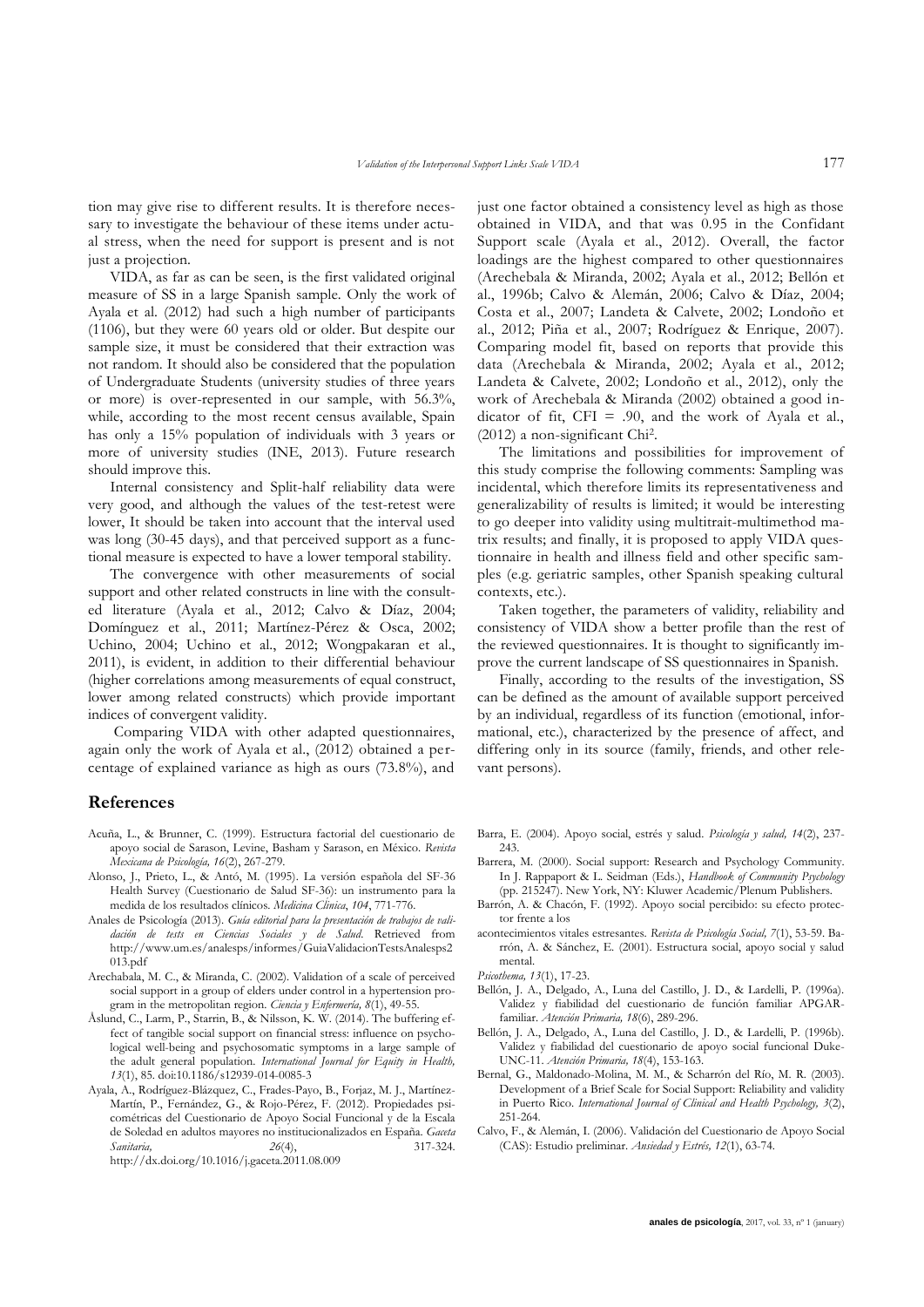- Calvo, F., & Díaz, M. D. (2004). Apoyo social percibido: características psicométricas del cuestionario Caspe en una población urbana geriátrica. *Psicothema, 16*, 570575.
- Cameron, G. (1990). The potential of informal social support strategies in child welfare. In M. Rothery & G. Cameron (Eds), *Child maltreatment: Expanding our concept of helping* (pp. 145-168). Hillsdale, NJ: Lawrence Erlbaum.
- Carroll, J. E., Diez Roux, A. V., Fitzpatrick, A. L., & Seeman, T. (2013). Low Social Support Is Associated with Shorter Leukocyte Telomere Length in Late Life: Multi-Ethnic Study of Atherosclerosis (MESA). Psychosomatic Medicine, 75(2), 10.1097/PSY.0b013e31828233bf. [http://doi.org/10.1097/PSY.](http://doi.org/10.1097/PSY) 0b013e31828233bf
- Chou, A. F., Stewart, S. L., Wild, R. C., & Bloom, J. R. (2012). Social support and survival in young women with breast carcinoma. *Psychooncology, 21*(2), 12533. doi:10.1002/pon.1863.
- Cohen, S. (1992). Stress, social support, and disorder. In H.O.F. Veiel and U. Baumann (Eds.), *The meaning and measurement of social support* (pp. 109- 124). New York, NY: Hemisphere Press.
- Cohen, S. (2004). Social relationships and health. *American Psychologist, 59*, 676-684. doi:10.1037/0003-066X.59.8.676.
- Conde, V., & Franch, J. L. (1984). *Escalas de evaluación comportamental para la cuantificación de la sintomatología en los trastornos angustiosos y depresivos*. Madrid, España: Upjohn Farmoquímica.
- Copertaro, A., Bracci, M., Manzella, N., Barbaresi, M., Copertaro, B., & Santarelli, L. (2014). Low Perceived Social Support Is Associated with CD8+CD57+ Lymphocyte Expansion and Increased TNF-α Levels. BioMed Research International, 2014, 635784. http://doi.org/10.1155/2014/635784
- Costa, D. C., Sá, M. J., & Calheiros, J. M. (2012). The effect of social support on the quality of life of patients with multiple sclerosis. *Arquivos de Neuropsiquiatria, 70*(2), 108-13. http://dx.doi.org/10.1590/S0004- 282X2012000200007
- Costa, G., Salamero, M., & Gil, F. (2007). Validación del cuestionario MOS-SSS de apoyo social en pacientes con cáncer*. Medicina Clínica, 128*(12), 687-691.
- De la Revilla, L., Bailón, E., De Dios Luna, J., Delgado, A., Prados, M. A., & Fleitas, L. (1991). Validation of a functional social support scale for use in the family doctor's office. *Atención Primaria, 8*(9), 688-692.
- Domínguez, M. T., Mandujano, M. F., Quintero, M. G., Sotelo, T. I., Gaxiola, J. C., & Valencia, J. E. (2013). Escala de Apoyo Social para cuidadores familiares de adultos mayores mexicanos. *Universitas Psychologica, 12*(2), 391-402.
- Domínguez, A. C., Salas, I., Contreras, C., & Procidiano, M. E. (2011). Validez concurrente de la versión mexicana de las escalas de Apoyo Social Percibido de la Familia y los Amigos (PSS-Fa y PSS-Fr). *Revista Latinoamericana de Psicología, 43*(1), 125-137.
- Extremera, N., Fernández-Berrocal, P., González-Herrero, V., & Cabello, R. (2009). Una validación preliminar de la versión española de la Subjective Happiness Scale. In P. Fernández-Berrocal, N. Extremera, R. Palomera, D. Ruíz-Aranda, J. M. Salguero, & R. Cabello (Eds.), *Avances en el estudio de la inteligencia emocional. I congreso internacional de inteligencia emocional* (pp. 39-43). Santander, España: Fundación Marcelino Botín.
- Extremera, N., Salguero, J. M., & Fernández-Berrocal, P. (2011). Trait Meta-Mood and Subjective Happiness: A 7-week Prospective Study. *Journal of Happiness Studies, 12*, 509–517. DOI 10.1007/s10902-010-9233-7
- Freiberg, A., Stover, J. B., De la Iglesia, G., & Fernández, M. (2013). Correlaciones policóricas y tetracóricas en estudios factoriales exploratorios y confirmatorios. *Ciencias Psicológicas, VII* (2), 151-164.
- George, D., & Mallery, M. (2003). *Using SPSS for Windows step by step: a simple guide and reference*. Boston, MA: Allyn & Bacon.
- Gonzalez, J. L., De las Cuevas, C., Rodríguez, M., & Rodríguez, F. (1988). *Manual del SCL-90-R. Cuestionario de 90 síntomas*. Madrid: TEA Ediciones.
- Gottlieb, B. H. (1983). *Social support strategies: Guidelines for mental health practice*. Beverly Hills, CA: Sage Publications.
- Grav, S., Hellzèn, O., Romild, U., & Stordal, E. (2012). Association between social support and depression in the general population: the HUNT study, a cross-sectional survey. *Journal of Clinical Nursing, 21*(1- 2), 111–120. doi: 10.1111/j.1365-2702.2011.03868.x
- Hernández, A., Espejo, B., González, V., & Gómez, J. (2001). Escalas de respuesta tipo Likert: ¿es relevante la alternativa "indiferente"? *Metodología de Encuestas, 3*(2), 135-150.
- Holt-Lunstad, J., Smith, T. B., & Layton, J. B. (2010). Social Relationships and Mortality Risk: A Meta-Analytic Review. *PLoS Medicine, 7*(7): e1000316. doi:10.1371/ journal.pmed.1000316
- House, J. S. (1981). *Work stress and social support*. Massachusetts: Addison-Wesley Publishing, M.A.
- INE (Instituto Nacional de Estadística) (2013). *Notas de prensa. Censos de población y viviendas 2011*. [pdf version] Retrieved from http://www.ine.es/prensa/np824.pdf
- Landeta, O., & Calvete, E. (2002). Adaptation and validation of the Multidimensional Scale of Perceived Social Support. *Ansiedad y Estres, 8*(2-3)*,*  173-182.
- Lee, M., & Rotheram-Borus, M. J. (2001). Challenges Associated with Increased Survival Among Parents Living with HIV. *American Journal of Public Health, 91*(8), 1303-1309.
- Lin, N., Dean, A. & Ensel, W. M. (1986). *Social support, life events and depression*. London: Academic Press.
- Londoño, N. E., Rogers, H., Castilla, J. F., Posada, S., Ochoa, N., Jaramillo, M. A., ... Aguirre, D., (2012). Validación en Colombia del cuestionario MOS de apoyo social. *International Journal of Psychological Research, 5*(1), 142-150.
- Lopez, M., & Cooper, L. (2011). *Social support measure review*. Los Angeles, CA: First 5 LA.
- Lorenzo-Seva, U., & Ferrando, P. J. (2006). FACTOR: A computer program to fit the exploratory factor analysis model. *Behavioral Research Methods, Instruments and Computers, 38*(1), 88-91.
- Lubben, J. (1988). Assessing social networks among elderly populations. *Journal Family and Community Health*, *11*(3), 42-52.
- Martínez-Pérez, M. D., & Osca, A. (2002). Análisis psicométrico del Inventario de Apoyo Familiar para Trabajadores. *Psicothema, 14* (2), 310-316.
- Mazzoni, D., & Cicognani, E. (2011). Social support and health in patients with systemic lupus erythematosus: A literature review. *Lupus, 20*, 1117-1125. doi: 10.1177/0961203311412994
- Müller, R., Peter, C., Cieza, A., & Geyh, S. (2012). The role of social support and social skills in people with spinal cord injury—a systematic review of the literature. *Spinal Cord, 50*, 94-106. doi:10.1038/sc.2011.116
- Ortíz, M., & Baeza, M. J. (2011). Propiedades psicométricas de una escala para medir apoyo social percibido en pacientes chilenos con diabetes tipo 2. *Universitas Psychologica, 10* (1), 189-196.
- Palomar, J., Matus, G. L., & Victorio, A. (2013). Elaboración de una Escala de Apoyo Social (EAS) para adultos. *Universitas Psychologica*, *12* (1), 129- 137.
- Pedrosa, I., García-Cueto, E., Suárez-Álvarez, J., & Pérez, B. (2012). Adaptación española de una Escala de Apoyo Social percibido para deportistas. *Psicothema*, *24*(3), 470-476.
- Pérez, A. M., & Sanjuán, P. (2003). Personalidad y enfermedad. In J. Bermúdez, A.M. Pérez, & P. Sanjuán, (Eds.), *Psicología de la Personalidad: teoría e investigación, Volumen II* (pp. 343-400). Madrid, España: Universidad Nacional de Educación a Distancia.
- Piña, J. A., Corrales, A. E., & Rivera, B. M. (2007). Validación del cuestionario de apoyo social funcional en personas con VIH del noroeste de México*. Ciencia y Enfermería, 13*(2), 53-63.
- Reblin, M., & Uchino, B. N. (2008). Social and Emotional Support and its Implication for Health. *Current Opinion in Psychiatry, 21*(2), 201–205. doi:10.1097/YCO.0b013e3282f3ad89
- Rodríguez, S., & Enrique, H. (2007). Validación Argentina del Cuestionario MOS de Apoyo Social y Percibido. *Psicodebate, 7*, 155-168.
- Rutledge, T., Reis, S. E., Olson, M., Owens, J., Kelsey, S. F., Pepine, C. J., ... Matthews, K. A. (2004). Social networks are associated with lower mortality rates among women with suspected coronary disease: The National Heart, Lung, and Blood Institute-sponsored Women's Ischemia Syndrome Evaluation Study. *Psychosomatic Medicine, 66*(6), 882–888.
- Sarason, I. G., Levine, H. M., Basham, R. B., & Sarason, B. R. (1983). Assessing social support: The Social Support Questionnaire. *Journal of Personality and Social Psychology*, *44*, 127-139.